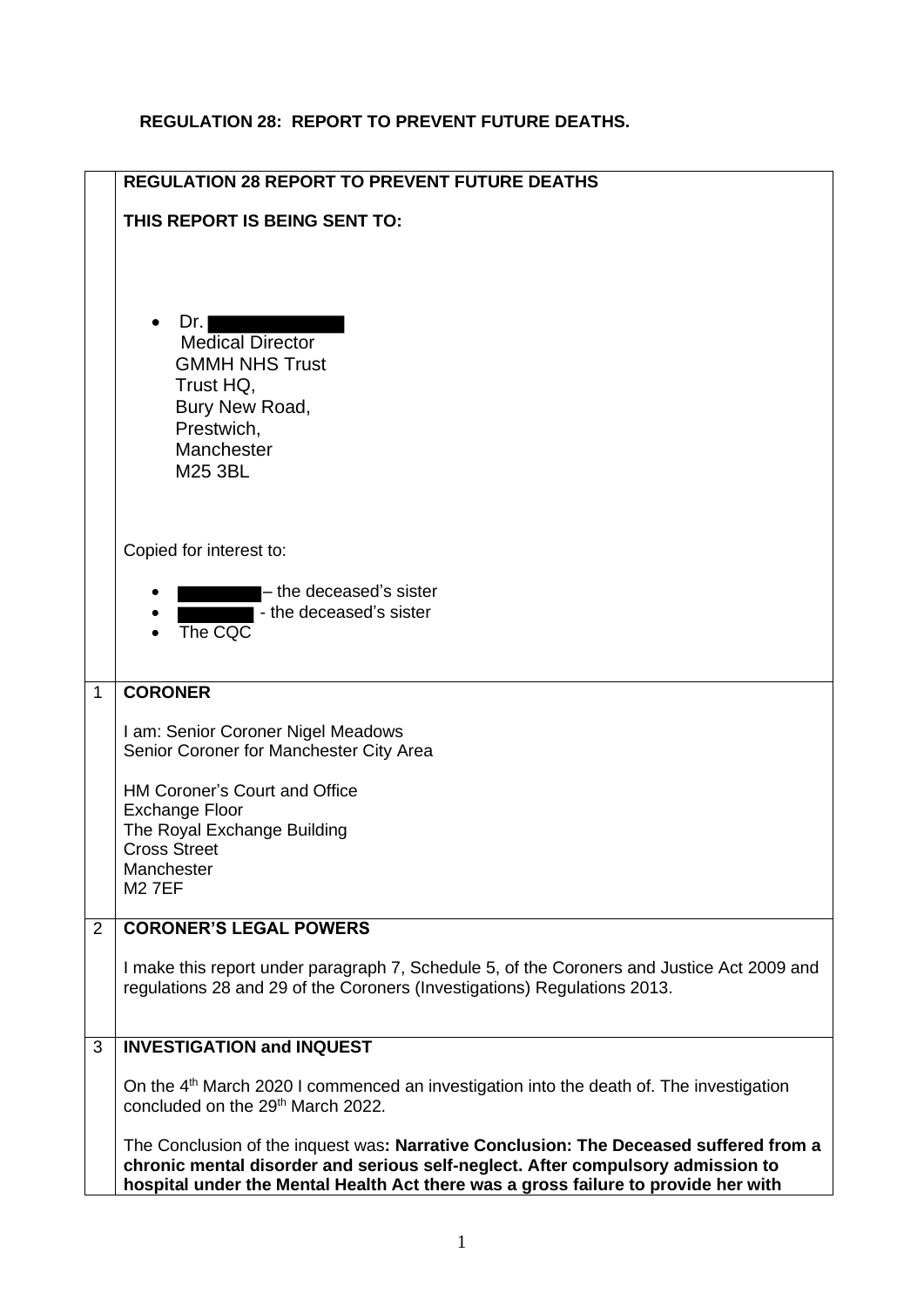**basic medical care which contributed to her death and it was possible that if she had received that care and VTE prophylaxis treatment she would not have developed a pulmonary thromboembolism and died.**

## 4 **CIRCUMSTANCES OF THE DEATH**

The deceased suffered with mental health problems since childhood and was considered originally to have a personality disorder. She was treated by mental health services for many years and had several inpatient admissions some of which were compulsory. She was eventually diagnosed with psychotic depression and was treated with antipsychotic and antidepressant medication. In addition, she also required considerable support for day-today living and had an above normal BMI caused by her antipsychotic medication.

In December 2019 and in January 2020 she was noted to be self-neglecting and only partially engaging with mental health and primary care services. On the 8 January 2020 she was visited by her care coordinator and a psychiatrist who was unfamiliar with her background. She presented as being malodorous, dishevelled and with unwashed hair. Her partner was present, and he was noted to be abrupt and hostile. No appropriate safeguarding referrals had been made and no comprehensive MDT discussion took place. On 15 January 2020 she was reviewed by a consultant psychiatrist who considered that she did require an admission to hospital and had the capacity to consent to this is as a voluntary patient but there was no available bed.

On 24 January 2020 she refused voluntary admission and a recommendation was made for a section 2 MHA. However, there was no AMPH capacity to progress this, but she was subsequently detained under the MHA on 27 January 2020 at Park House Psychiatric unit, Manchester. On admission she was found to be significantly malodorous and have several long-standing serious deep infected ulcers/wounds and had to be transferred to the acute hospital for assessment and treatment. Her condition gradually improved and she was given prophylactic venous thromboembolism (VTE) medication until she was medically fit enough to be discharged back to the psychiatric unit on 12 February 2020.

Subsequently, on readmission despite discharge information from the acute hospital that she had been treated with VTE Prophylaxis there was a failure to undertake a VTE risk assessment in accordance with the detaining authorities' policy/protocol despite her fulfilling several trigger criteria. There was a failure to monitor her condition and make appropriate records or an action/management plan. She did not have further mental capacity assessments. On the 19 February 2020 she was detained under S. 3 MHA. On the morning of 23 February 2020, she had a cardio-respiratory arrest and was resuscitated for a brief period of time before being taken to the emergency department of North Manchester General Hospital where further attempts at resuscitation proved unsuccessful and she was pronounced dead. This was caused by her suffering a pulmonary thromboembolism.

The GMMH serious incident investigation failed to establish whether the Responsible Clinician, Jr. Doctors or nursing staff were aware of the trusts VTE policy and if not, why not. Furthermore, if they were aware of it why was it not complied with. Nor if there was an awareness and compliance with the policy Trust wide. It also failed to identify, acknowledge or apparently be aware of the death of a patient in 2016 from a VTE at Park House unit which subsequently led to the amended and updated VTE policy being introduced which was not complied with.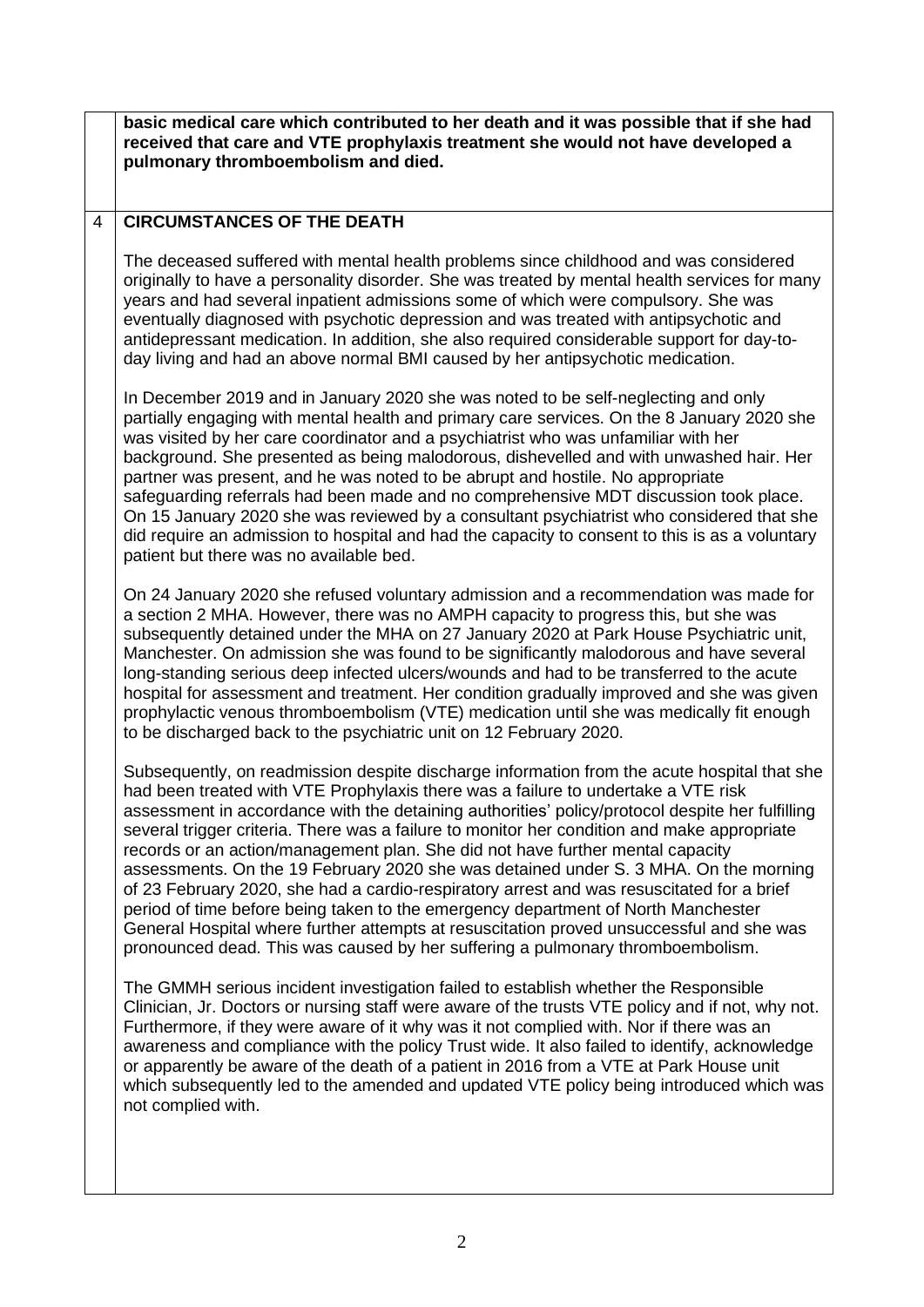|                | The investigation failed to establish why no formal mental capacity assessments were<br>undertaken and recorded or why there was not a reassessment of the VTE risks. The<br>investigation failed to identify, acknowledge or apparently be aware of the death of<br>another patient in 2016 from a VTE at Park House unit which subsequently led to the<br>amended and updated VTE policy being introduced that should have been complied<br>with in relation to the deceased's care.                                                                                      |
|----------------|-----------------------------------------------------------------------------------------------------------------------------------------------------------------------------------------------------------------------------------------------------------------------------------------------------------------------------------------------------------------------------------------------------------------------------------------------------------------------------------------------------------------------------------------------------------------------------|
| 5              | <b>CORONER'S CONCERNS</b>                                                                                                                                                                                                                                                                                                                                                                                                                                                                                                                                                   |
|                | During the course of the inquest the evidence revealed matters giving rise to concern. In my<br>opinion there is a risk that future deaths will occur unless action is taken. In the<br>circumstances it is my statutory duty to report to you.                                                                                                                                                                                                                                                                                                                             |
|                | The MATTERS OF CONCERN are as follows:                                                                                                                                                                                                                                                                                                                                                                                                                                                                                                                                      |
|                | 1. There was a lack of appropriate safeguarding review, Senior clinical oversight as well<br>as necessary MDT meetings and actions to be completed.<br>2. It did not appear that all permanent or locum clinical and nursing staff Trust wide<br>were aware of the VTE policy and how it should be implemented including initial<br>assessments and reassessments of the risks as well as consequent medical<br>management.<br>3. There was no regular audit of compliance with the VTE policy.<br>4. There was no training programme to ensure familiarity and compliance. |
| 6              | <b>ACTION SHOULD BE TAKEN</b>                                                                                                                                                                                                                                                                                                                                                                                                                                                                                                                                               |
|                | In my opinion action should be taken to prevent future deaths and I believe you and your<br>organisation have the power to take such action.                                                                                                                                                                                                                                                                                                                                                                                                                                |
| $\overline{7}$ | <b>YOUR RESPONSE</b>                                                                                                                                                                                                                                                                                                                                                                                                                                                                                                                                                        |
|                | You are under a duty to respond to this report within 56 days of the date of this report,<br>namely by the 27th June 2022. I, the Coroner, may extend the period.                                                                                                                                                                                                                                                                                                                                                                                                           |
|                | Your response must contain details of action taken or proposed to be taken, setting out the<br>timetable for action. Otherwise you must explain why no action is proposed.                                                                                                                                                                                                                                                                                                                                                                                                  |
| 8              | <b>COPIES and PUBLICATION</b>                                                                                                                                                                                                                                                                                                                                                                                                                                                                                                                                               |
|                | I have sent a copy of my report to the Chief Coroner and to Interested Persons. I have also<br>sent it to organisations who may find it useful or of interest.                                                                                                                                                                                                                                                                                                                                                                                                              |
|                | I am also under a duty to send the Chief Coroner a copy of your response.                                                                                                                                                                                                                                                                                                                                                                                                                                                                                                   |